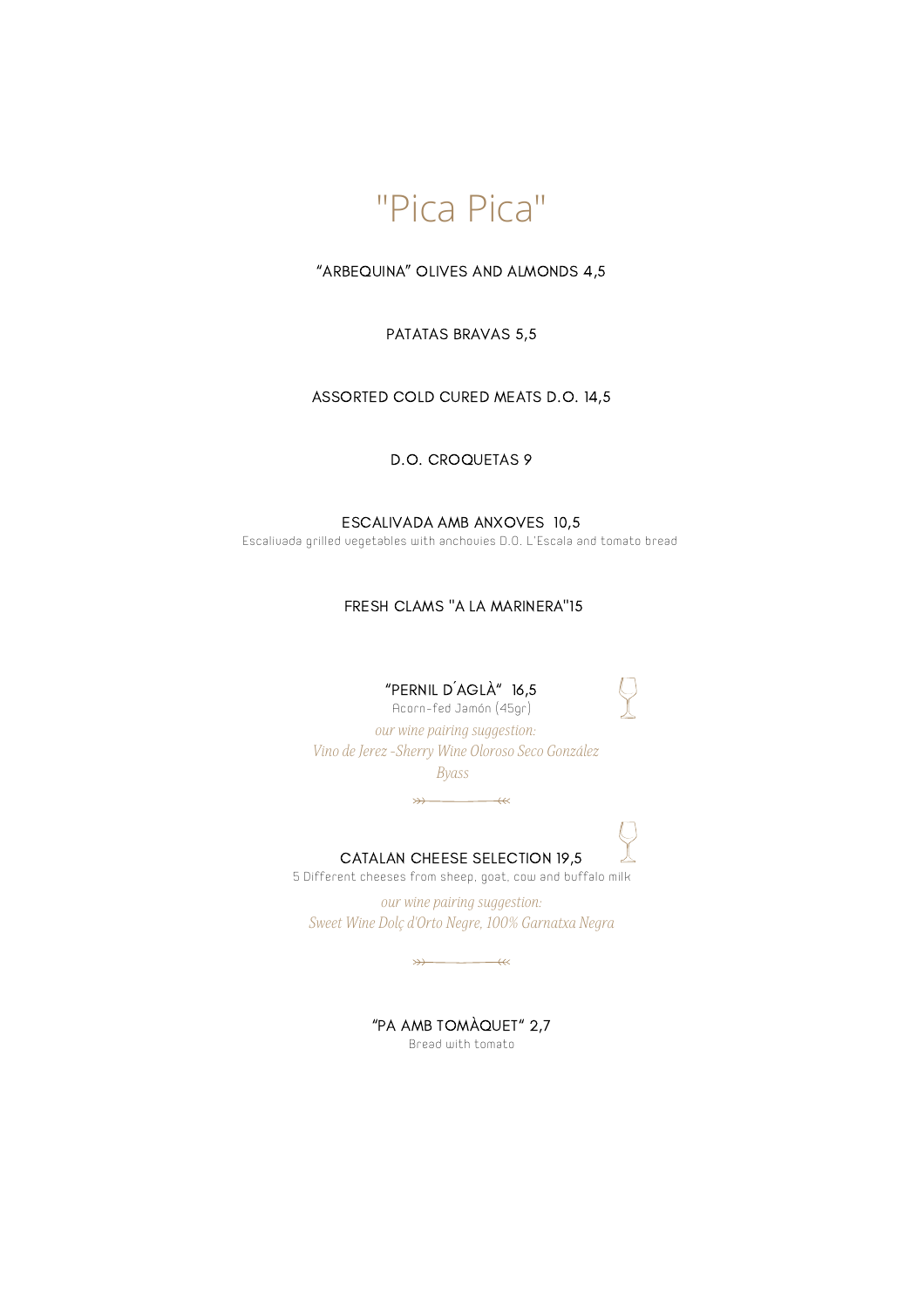# from the grill plate

PULPO WITH POTATO MOUSSELINE 19,5

#### GAMBAS 14,5

LAMB CHOPS 19,5

"BOTIFARRA AMB SEQUES" 12,5

Catalan sausage peppered with porcini mushrooms and white bean cream

# the green corner

#### ESQUEIXADA DE BACALLÀ 12,5

traditional salad with cod, tomatoes, peppers, onions and black olives

GRILLED GREEN ASPARAGUS WITH SALSA ROMESCO 9,5

"ESPINACS A LA CATALANA" 9,5 sauteed spinach with pine nuts and raisins on goat cheese

MEDITERRANEAN TOMATO AND ONION SALAD 7,9

# cooked in a cocotte

## "ARROS NEGRE" 15,5

Traditional rice with Prawn, sepia and its ink

### "ARROS VEGETAL" 14,5

Vegan rice speciality with beans, mushrooms and seasonal vegetables

#### "POLLASTRE ROSTIT" 16,5

Roasted chicken in brandy with plums pine nuts

### BACALLÀ A LA LLAUNA 21

Cod loin in a "a la llauna" sauce with ground red pepper, garlic and white beans